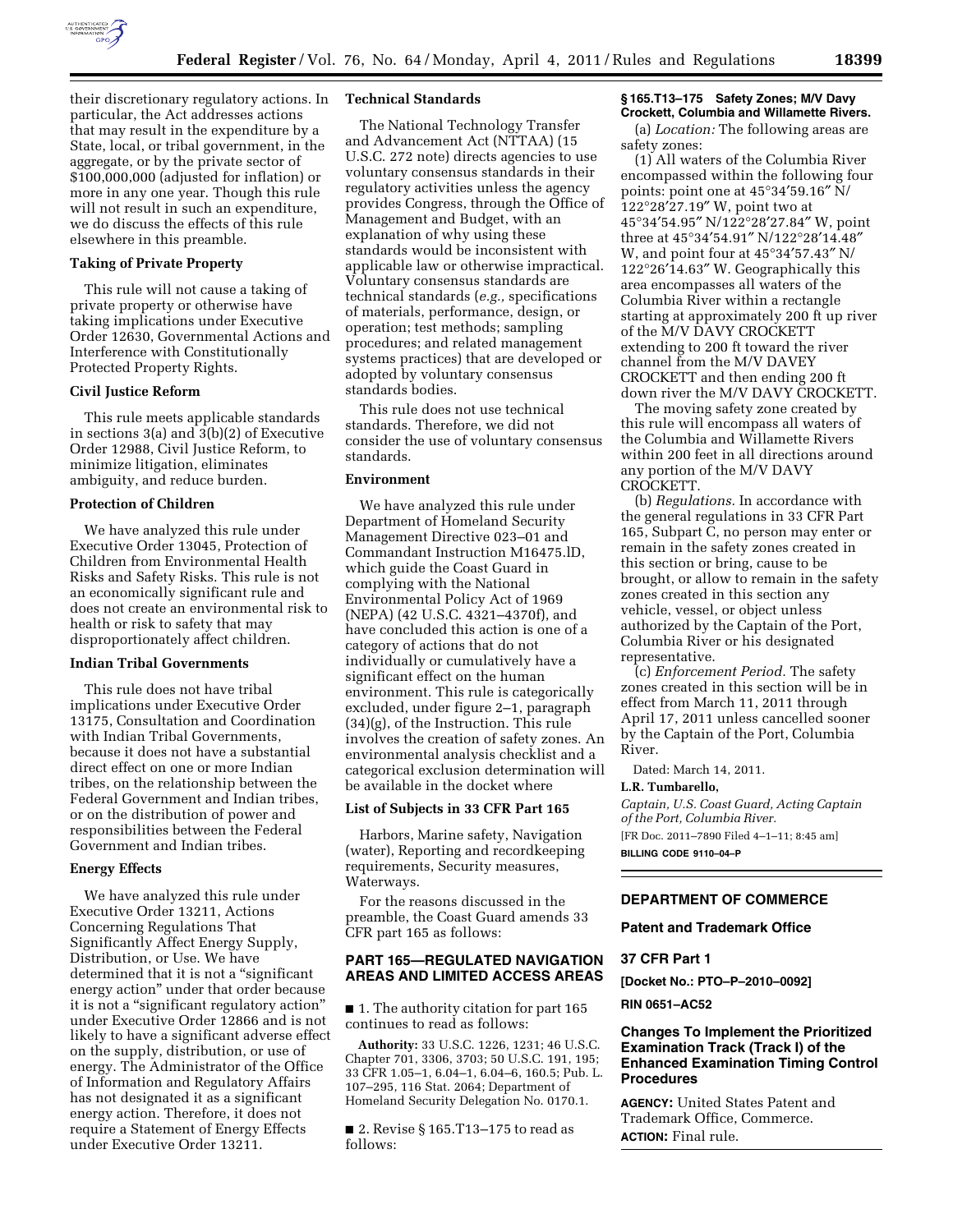**SUMMARY:** The United States Patent and Trademark Office (Office) is revising the rules of practice in patent cases to implement a procedure under which applicants may request prioritized examination at the time of filing of an application upon payment of appropriate fees and compliance with certain requirements. In June of 2010, the Office requested comments on a proposal to provide applicants with greater control over when their utility and plant applications are examined and to promote greater efficiency in the patent examination process (3-Track). The Office, in addition to requesting written comments, conducted a public meeting to collect input from the public. The vast majority of public comments and input that the Office received were supportive of the prioritized examination track (Track I) portion of the 3-Track proposal. While the Office is in the process of considering and revising the other portions of the 3- Track proposal in view of the public comments and input, the Office wishes to implement the prioritized examination track (Track I) now to provide the procedure for prioritized examination to applicants as quickly as possible. In February of 2011, the Office published a notice of proposed rule making to set forth the proposed procedure for prioritized examination and to seek public comments on the proposed procedure. The Office considered the public comments and revised the proposed procedure in view of the public comments. The Office, in this final rule, is revising the rules of practice to implement the optional procedure for prioritized examination. The aggregate goal for processing applications under prioritized examination is to provide a final disposition within twelve months of prioritized status being granted. The Office is initially limiting requests for prioritized examination to a maximum of 10,000 applications during the remainder of fiscal year 2011. **DATES:** *Effective Date:* The changes set

forth in this rule are effective May 4, 2011. *Applicability date:* A request for prioritized examination may be submitted with any original utility or plant application filed on or after May 4, 2011.

## **FOR FURTHER INFORMATION CONTACT:**

Eugenia A. Jones, Kathleen Kahler Fonda, or Michael T. Cygan, Office of Patent Legal Administration, Office of the Associate Commissioner for Patent Examination Policy, by telephone at (571) 272–7727, (571) 272–7754 or (571) 272–7700, or by mail addressed to: Mail Stop Comments Patents, Commissioner

for Patents, P.O. Box 1450, Alexandria, VA 22313–1450, marked to the attention of Eugenia A. Jones.

**SUPPLEMENTARY INFORMATION:** In June 2010, the Office requested comments from the public on a proposal to provide applicants with greater control over when their original utility or plant applications are examined and promote work sharing between intellectual property offices (3-Track). *See Enhanced Examination Timing Control Initiative; Notice of Public Meeting,* 75 FR 31763 (June 4, 2010), 1355 *Off. Gaz. Pat. Office* 323 (June 29, 2010). Specifically, the Office proposed to implement procedures under which an applicant would be able to: (1) Request prioritized examination of an original utility or plant nonprovisional application (Track I); (2) request a delay in docketing the application for examination by filing a request for delay in payment of the search fee, the examination fee, the claims fees and the surcharge (if appropriate) for a maximum period not to exceed thirty months in an original utility or plant application filed under 35 U.S.C. 111(a) (Track III); or (3) obtain processing under the current examination procedure (Track II) by not requesting either Track I or Track III processing. The Office, in addition to requesting written comments, conducted a public meeting to collect input from the public. The vast majority of public comments and input that the Office received was supportive of the prioritized examination track (Track I) portion of the 3-Track proposal. While the Office is in the process of considering and revising the Track III proposal (a request for a delay in docketing the application for examination) in view of the public comments and input, the Office wishes to implement the prioritized examination track (Track I) now to provide the optional procedure for prioritized examination to applicants as quickly as possible.

In February of 2011, the Office published a notice of proposed rule making to set forth the proposed procedure for prioritized examination and to seek public comments on the proposed procedure. *See Changes to Implement the Prioritized Examination Track (Track I) of the Enhanced Examination Timing Control Procedures,* 76 *FR* 6369 (Feb. 4, 2011), 1364 *Off. Gaz. Pat. Office* 50 (March 1, 2011). The Office proposed, among other changes, a fee for filing a request for prioritized examination under 37 CFR 1.102(e) in the amount of \$4,000, in addition to filing fees for the application. Since the majority of the

public comments supported the optional prioritized examination procedure, the Office is adopting the proposed procedure for prioritized examination (Track I).

The Office, in this final rule, is revising the rules of practice to implement the optional procedure for prioritized examination. The aggregate goal for processing applications under prioritized examination is to provide a final disposition within twelve months of prioritized status being granted. The Office is limiting requests for prioritized examination under 37 CFR 1.102(e) to a maximum of 10,000 applications during fiscal year 2011. The Office will revisit this limit at the end of fiscal year 2011 to evaluate what the appropriate maximum should be, if any, for future years.

The fee for filing a request for prioritized examination under 37 CFR 1.102(e) is set at \$4,000.00. The fees due on filing for an application for which prioritized examination is being sought are the filing fees (including any applicable excess claims and application size fees), the prioritized examination fee, processing fee, and publication fee. Therefore, the fee amount due on filing for a utility application for which prioritized examination is being sought (not including any applicable excess claims and application size fees) is \$5,520 (\$4,892 for a small entity): (1) The \$1,090 (\$462 small entity) in filing fees which include the \$330 (\$82 small entity filing by EFS-Web) basic filing fee, the \$540 (\$270 small entity) search fee, and the \$220 (\$110 small entity) examination fee; (2) the \$4,000 prioritized examination fee; (3) the \$130 processing fee; and (4) the \$300 publication fee.

Under the Office's current statutory authority, the Office is not permitted to reduce the prioritized examination fee for small entity applicants. The Office indicated in the notice of proposed rule making that if legislation is passed providing a fifty percent fee reduction for providing prioritized examination for small entities under 35 U.S.C. 41(h)(1) and providing that the prioritized examination fees be set to recover the estimated cost of the prioritized examination program, the Office would set the prioritized examination fee at \$4800 (\$2400 for small entities), since 27.8 percent of the new serialized utility and plant applications filed in fiscal year 2010 were by small entities (based upon data from the Office's Patent Application Locating and Monitoring (PALM) system). *See Changes to Implement the Prioritized Examination Track (Track I)*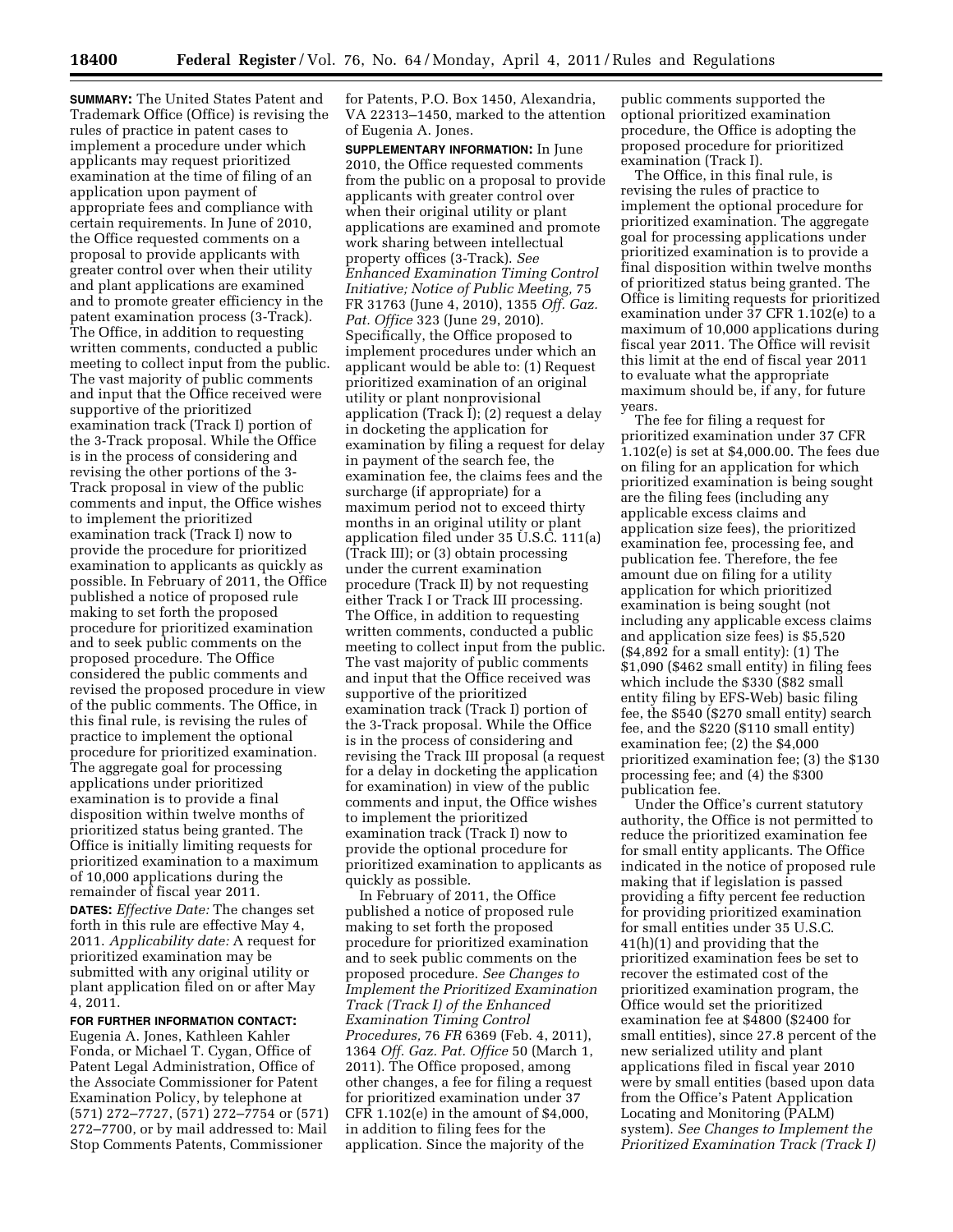*of the Enhanced Examination Timing Control Procedures,* 76 FR at 6370, 1364 *Off. Gaz. Pat. Office* at 51. Section 9(i) of the America Invents Act provides that ''[t]he Director shall reduce fees for providing prioritized examination of utility and plant patent applications by 50 percent for small entities that qualify for reduced fees under section 41(h)(1) of title 35, United States Code, so long as the fees of the prioritized examination program are set to recover the estimated cost of the program,'' and § 9(j) of the America Invents Act provides that this change is effective on the date of enactment of S. 23. *See* S. 23, 112th Cong. (2011). S. 23 was passed by the United States Senate on March 8, 2011. Neither S. 23 nor any other legislation, however, has been enacted that provides fifty percent fee reduction for providing prioritized examination under 37 CFR 1.102(e) for small entities. If S. 23 is enacted into law, the fee for providing prioritized examination under 37 CFR 1.102(e) will be \$4,800 (\$2,400 for small entities) and these fee amounts will be applicable to any request for providing prioritized examination filed on or after the date of enactment of S. 23. Thus, if S. 23 or similar legislation that provides a fifty percent fee reduction for prioritized examination for small entities is enacted into law, the fee amount due on filing for a utility application for which prioritized examination is being sought (not including any applicable excess claims and application size fees) is \$6,320 (\$3,292 for a small entity): (1) The \$1,090 (\$462 small entity) in filing fees which include the \$330 (\$82 small entity filing by EFS-Web) filing fee, the \$540 (\$270 small entity) search fee, and the \$220 (\$110 small entity) examination fee; (2) the \$4,800 (\$2,400 small entity) prioritized examination fee; (3) the \$130 processing fee; and (4) the \$300 publication fee.

Under prioritized examination, an application will be accorded special status and placed on the examiner's special docket throughout its entire course of prosecution before the examiner until a final disposition is reached in the application. The aggregate goal for handling applications under prioritized examination is to provide a final disposition within twelve months of prioritized status being granted. The final disposition for the twelve-month goal means: (1) Mailing of a notice of allowance, (2) mailing of a final Office action, (3) filing of a notice of appeal, (4) declaration of an interference by the Board of Patent Appeals and Interferences (BPAI), (5) filing of a request for continued

examination, or (6) abandonment of the application, within twelve months from the date prioritized status has been granted. An application under prioritized examination, however, would not be accorded special status throughout its entire course of appeal or interference before the BPAI, or after the filing of a request for continued examination.

Unlike the accelerated examination program, the time periods set in Office actions for applications in Track I would be the same as set forth in section 710.02(b) of the *Manual of Patent Examining Procedure* (MPEP) (8th ed. 2001) (Rev. 8, July 2010). In the event, however, an applicant files a petition for an extension of time to file a reply, the prioritized examination of the application will be terminated. In addition, filing a request for a suspension of action or an amendment to the application which results in more than four independent claims, more than thirty total claims, or a multiple dependent claim, prioritized examination will terminate.

To maximize the benefit of prioritized examination, applicants should consider one or more of the following: (1) Acquiring a good knowledge of the state of the prior art to be able to file the application with a clear specification having a complete set of claims from the broadest to which the applicant believes he is entitled in view of the state of the prior art to the narrowest to which the applicant is willing to accept; (2) submitting an application in condition for examination; (3) filing replies that are completely responsive to the prior Office action and within the shortened statutory period for reply set in the Office action; and (4) being prepared to conduct interviews with the examiner. A description of what it means for an application to be in condition for examination is provided at MPEP § 708.02(a) (subsection VIII.C).

The requirements for requesting prioritized examination are summarized below. A patent application may be granted prioritized examination status under the following conditions:

(1) The application must be a new original utility or plant nonprovisional application filed under 35 U.S.C. 111(a) on or after May 4, 2011, the effective date of this final rule. The procedure for prioritized examination does not apply to international applications, design applications, reissue applications, provisional applications, and reexamination proceedings. Applicants may request prioritized examination for a continuing application (*e.g.,* a continuation or divisional application) by filing a request and the required fees

including the \$4,000 prioritized examination fee. However, a continuing application will not automatically be given prioritized examination status based on the request filed in the parent application. Each continuing application must on its own meet all requirements for prioritized examination under 37 CFR 1.102(e).

(2) The application must be complete under 37 CFR 1.51(b) including any excess claims fees paid on filing, and the application must be filed via the Office's electronic filing system (EFS-Web) if it is a utility application. Thus, the application must be filed with an oath or declaration under 37 CFR 1.63, the basic filing fee, the search fee, the examination fee, any excess claims fees, and any application size fee.

(3) The application must contain no more than four independent claims and no more than thirty total claims. The application must not contain any multiple dependent claims.

(4) The request for prioritized examination must be filed with the application in compliance with 37 CFR 1.102(e) accompanied by the prioritized examination fee set forth in 37 CFR 1.17(c), the processing fee set forth in 37 CFR 1.17(i), and the publication fee set forth in 37 CFR 1.18(d). Applicants are advised to use the certification and request form PTO/SB/424 which is available on EFS-Web.

(5) The request for prioritized examination may be accepted if the requirements under 37 CFR 1.102(e) are satisfied and the limit for the number of requests for the year has not been reached. The Office is limiting requests for prioritized examination under 37 CFR 1.102(e) to a maximum of 10,000 applications during fiscal year 2011. The Office will revisit this limit at the end of fiscal year 2011 to evaluate what the appropriate maximum should be, if any.

### **Discussion of Specific Rules**

Title 37 of the Code of Federal Regulations, Part 1, is proposed to be amended as follows:

*Section 1.17:* The Office is implementing a procedure for prioritized examination (Track I) upon applicant's request and payment of a fee at the time of filing of the application, without meeting the requirements of the accelerated examination program (*e.g.,*  examination support document). *See*  § 1.102(e). Section 1.17(c) is amended to set the fee for filing a request for prioritized examination under § 1.102(e) at \$4,000.00. Section 1.17(i) is amended to add a reference for requesting prioritized examination of an application under § 1.102(e).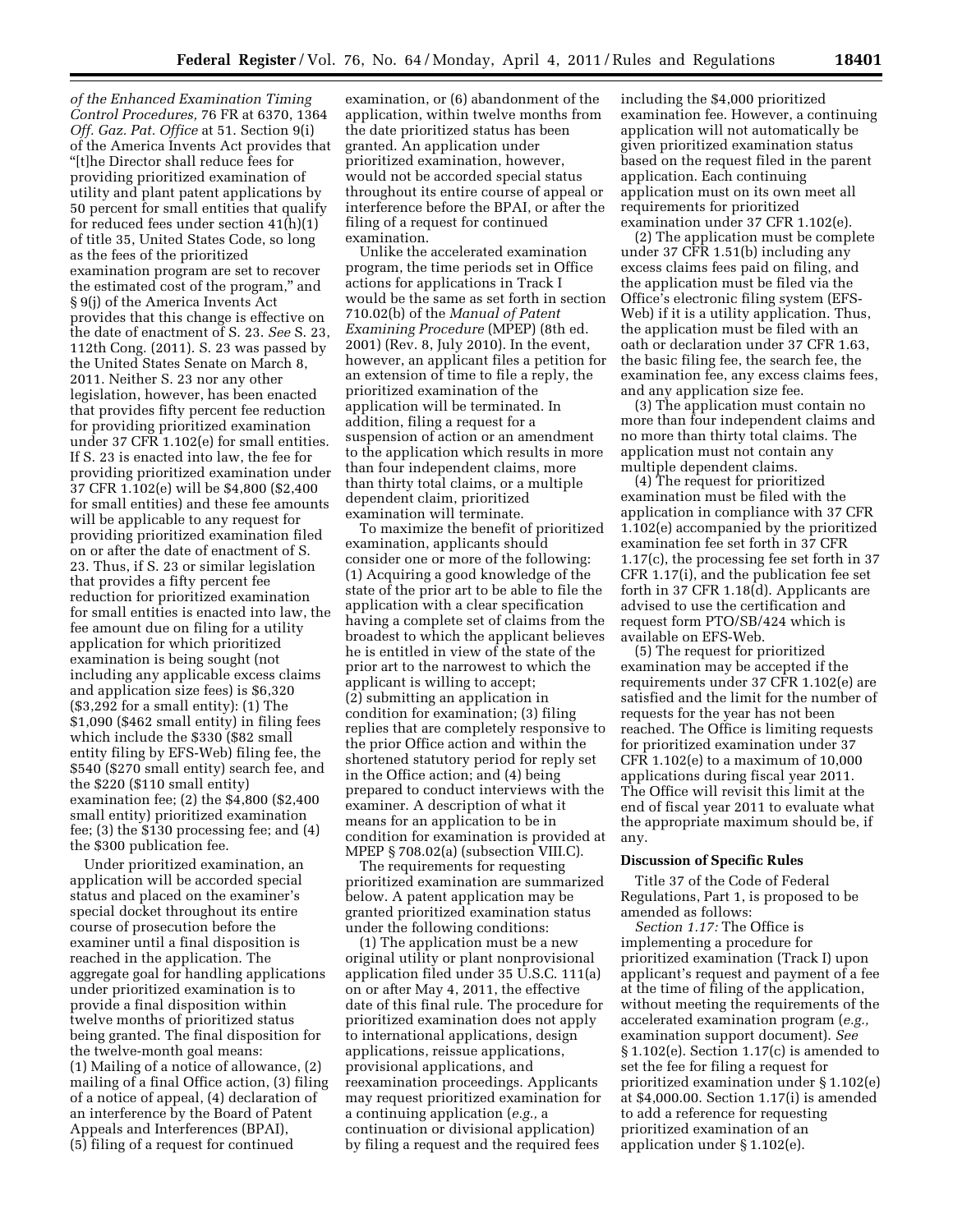*Section 1.102:* Section 1.102 is revised to provide for the Track I procedure in which applicant has the option to request prioritized examination on the date the application is filed. Particularly, § 1.102(a) is revised by adding a reference to paragraph (e) so that applications may be advanced out of turn for examination or for further action upon filing a request under § 1.102(e). Section 1.102(e) is added to set forth the requirements for filing a request for prioritized examination, which provides that a request for prioritized examination will not be granted unless: (1) The application is an original utility or plant nonprovisional application filed under 35 U.S.C. 111(a) that is complete as defined by § 1.51(b), with any fees due under § 1.16 (the filing fee, search fee, examination fee, any applicable excess claims fee, and any applicable application size fee) paid on filing; (2) the application is filed via the Office's electronic filing system (EFS–Web) if it is a utility application; (3) the request for prioritized examination, including the prioritized examination fee set forth in § 1.17(c), the processing fee set forth in § 1.17(i), and the publication fee set forth in § 1.18(d) are present upon filing; and (4) the application contains or is amended to contain no more than four independent claims, no more than thirty total claims, and no multiple dependent claims. Because plant applications may not be filed via EFS-Web, the Office will accept a request for prioritized examination in paper when it accompanies the filing of a plant application.

As discussed previously, a request for prioritized examination may be accepted if the requirements under § 1.102(e) are satisfied and the limit for the number of requests has not been reached. The Office is limiting requests for prioritized examination under § 1.102(e) to a maximum of 10,000 applications during the remainder of fiscal year 2011. The Office will revisit this limit at the end of fiscal year 2011 to evaluate what the appropriate maximum should be, if any.

*Response to Comments:* In February of 2011, the Office published a notice of proposed rule making to set forth the proposed procedure for prioritized examination and to invite the public to submit written comments on the proposed procedure by March 7, 2011. *See Changes to Implement the Prioritized Examination Track (Track I) of the Enhanced Examination Timing Control Procedures,* 76 FR 6369 (Feb. 4, 2011), 1364 *Off. Gaz. Pat. Office* 50 (March 1, 2011) (notice of proposed rule making). The Office received twelve

written comments from intellectual property organizations, industry, academic and research institutions, individual patent practitioners and the general public. The Office has considered all of the public comments that were received by March 7, 2011. The comments germane to the changes set forth in this notice for prioritized examination and the Office's responses to those comments are provided below.

*Comment 1:* A few comments indicated that the Track I proposal has merit, but should be implemented and maintained only if the Office is permitted to retain all the fee income generated by applicants seeking Track 1 status. One comment believed it is premature for the Office to be implementing a rule making that depends on increased spending authority, given the uncertain status of the Office's budget. The comment was concerned that all fees collected by the Office are still not made available to the agency in the current fiscal year and Congress has not authorized a budget that would permit the Office to retain any fees collected under the prioritized examination program. One comment was concerned about the ability of the Office to offer prioritized examination under the Track I program without delaying examination of non-prioritized applications, particularly since the Office will not have any additional resources to conduct prioritized examination of Track I applications at least until it is able to hire and train additional examiners, which it may not be able to do under current budget and hiring restrictions.

*Response:* Track I prioritized examination is being implemented as a result of a discussion between the Office and its stakeholders, which has included requests for written comments and a public meeting. The vast majority of public input is supportive of prioritized examination, which is designed to provide important benefits to the Office and its stakeholders, including greater control to applicants as to when their utility and plant applications are examined, and greater efficiency in the patent examination process. In view of this widespread support, the Office wishes to implement the procedure so as to provide the procedure to applicants as quickly as possible. The President's Fiscal Year 2012 Budget Request for the Office includes the revenue that is expected to be generated by the prioritized examination program. The Office appreciates that implementation of the Track I program could have an effect on the examination of non-prioritized applications during fiscal year 2011 due

to the current budget situation and its impact on the Office's ability to hire new examiners, but any effect should not extend into future fiscal years.

*Comment 2:* One comment stated that the separate processing fee of \$130 under § 1.17(i) should be eliminated if already covered by the \$4,000 fee set by proposed § 1.17(c). If the processing fee is not covered, then for the sake of clarity there should be one fee of \$4,130 set by proposed § 1.17(c), and the § 1.17(i) fee should be eliminated.

*Response:* The processing fee is for processing the request for prioritized examination, which is separate and apart from the prioritized examination cost. The Office is tracking the fees separately and thus treating them as two different fees.

*Comment 3:* One comment stated that the publication fee under § 1.18(d) should not be required from an applicant as an up-front fee because the application might never publish or issue as a patent.

*Response:* The publication fee under § 1.18(d) is being required as a condition of the Track I program. If an applicant can make the certification required by 35 U.S.C. 122(b)(2)(B)(i) and § 1.213(a), the applicant may request nonpublication under 35 U.S.C.  $122(b)(2)(B)(i)$  in an application in which a request for prioritized examination is also being filed. However, the publication fee is still required to be paid on filing of the application. Applicant may file a nonpublication request upon filing of the application and the nonpublication request may be rescinded at any time. Submission of the publication fee set forth in § 1.18(d) at the time of filing will save time and reduce costs for the Office. If the application is not published as a patent application publication and the application issues as a patent, the applicant may request a refund of the publication fee in accordance with MPEP § 1126.

*Comment 4:* One comment requested clarification regarding whether the publication fee under § 1.18(d) and the processing fee under § 1.17(i) were required to be paid on filing to participate in the Track I program, or whether the fees are only required if they are applicable. The comment requested clarification regarding the nature of the processing fee and questioned whether the processing fee was required only if early publication was requested.

*Response:* Both the publication fee under § 1.18(d) and the processing fee under § 1.17(i) are required to be paid at the time of filing by any applicant requesting prioritized examination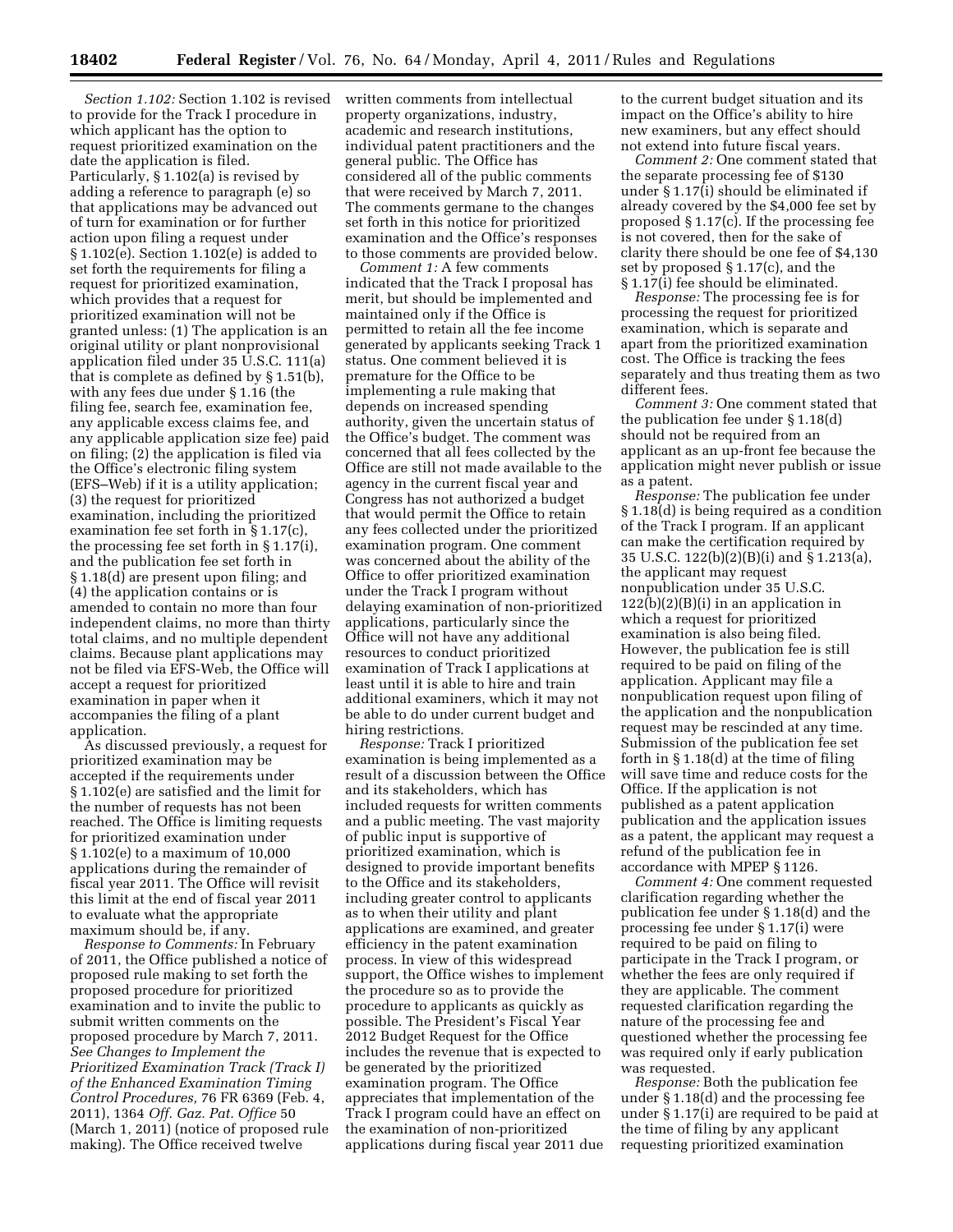under § 1.102(e). The processing fee is for processing the request for prioritized examination. It is not a fee for requesting early publication.

*Comment 5:* A few comments indicated that the fee for prioritized examination is too high. One comment stated that the fee should not exceed patent application fees and thus should be less than one thousand dollars. If the fee does significantly exceed patent application fees, then a greater benefit should be given such as a three-month time period from the request until the final examination result. One comment stated that the Office has not explained whether it would cost \$4,000 more to examine a prioritized application than a regular application, or whether the fee is for the purpose of supporting more examiners to examine all applications.

*Response:* As stated in the notice of proposed rule making, the prioritized examination fee is set based on the estimated average cost to the Office of performing the service, per 35 U.S.C. 41(d)(2). A prioritized examination fee that is less than one thousand dollars would not recover the full cost of the necessary resources to increase the work output of the Office without delaying non-prioritized applications. Based on the Office's experience with other accelerated examination programs, the Office would not be able to provide a final examination result within the suggested three-month time period.

*Comment 6:* Some comments appreciated the statutory limitation on applying fee discounts for small entities, and the fact that such fees are used to hire new examiners, but hoped that such discounts can be implemented in order to make the use of Track I examination more achievable for academic, small business, and other small entity applicants. One comment urged the Office to continue seeking authority to apply small and micro entity fees to the prioritized examination procedure.

*Response:* The Office appreciates the benefits of the fee reductions currently available to small entities under 35 U.S.C. 41(h)(1), and will continue to seek additional fee setting authority that will permit extension of fee reduction to the prioritized examination fee. As noted in the notice of proposed rule making, the Office has determined an alternate fee structure, should fee reduction be extended to the Track I fee. Upon extension of fee reduction to Track I prioritized examination, the Office would set the prioritized examination fee at \$2,400 for small entities, and \$4,800 for other entities, in accordance with cost recovery based upon fiscal year 2010 data indicating

that 27.8 percent of new serialized utility and plant applications were by small entities.

*Comment 7:* A few comments indicated that the Track I proposal has merit, but should be implemented and maintained only so long as the program does not adversely impact other patent applicants. One comment was concerned that prioritized examination would promote even further delays in the examination of requests for continued examination since requests for continued examination are currently placed on the examiner's ''Special New'' application docket, but not eligible for prioritized examination.

*Response:* The fee for prioritized examination has been calculated to ensure recovery of the full cost of the resources necessary to handle Track I applications without the need to divert resources from non-prioritized applications. As discussed previously, the Office appreciates that implementation of the Track I program could have an effect on the examination of non-prioritized applications during fiscal year 2011 due to the current budget situation and its impact on the Office's ability to hire new examiners, but any effect should not extend into future fiscal years. The prioritized examination program will not further delay the examination of requests for continued examination. Examiners will still be responsible for acting on requests for continued examination in the same time frame.

*Comment 8:* The Office received three comments regarding restriction requirements in Track I applications. The first comment suggested that examiners should be instructed to make restriction requirements by phone whenever possible and to invite a discussion of the restriction requirement at the time it is made with a view to reaching a consensus with the applicant. The second comment stated that Track I participants should be permitted to traverse restriction requirements. The third comment stated that petitions from restriction requirements in Track I cases should be handled expeditiously such that if the petition decision results in withdrawal of the restriction requirement, the examiner is still able to reach final disposition of the case within the twelve-month target.

*Response:* Telephone restriction practice is encouraged whenever possible, in accordance with MPEP § 812.01. An applicant who disagrees with a requirement for restriction may traverse in accordance with § 1.143. An applicant's decision to opt-in to prioritized examination has no bearing

on restriction practice. Although traversal of a restriction requirement will not terminate the prioritized examination, the benefit to the applicant of a quick examination will be enhanced if such traversals can be avoided. Petitions from requirements for restriction are governed by § 1.144. To ensure prompt consideration of any such petition, applicant should promptly file the petition as soon as the restriction requirement has been made final.

*Comment 9:* One comment stated that the Office should provide Track I applicants with a notice as to whether or not Track I status has been granted and the reasons for any denial of Track I status.

*Response:* The Office will notify a Track I applicant of the grant or dismissal of the request for prioritized examination of the application. If the request is denied, the Office will state the reason.

*Comment 10:* One comment suggested that the language ''an original or continuing utility \* \* \* nonprovisional application'' should be used in the proposed § 1.102(e) rather than ''an original utility \* \* \* nonprovisional application'' in order to indicate that continuing applications (continuations, divisionals, and continuations-in-part) with appropriate filing dates are eligible for Track I. Another comment requested clarification regarding whether continuing applications would qualify for prioritized examination and suggested a revision to proposed § 1.102(e) to exclude continuation or divisional applications since it appeared the intent was to limit the rule to first filed utility and plant applications.

*Response:* The term "original" as used in the patent statute and rules means any application that is not a reissue application. Original applications include first filings as well as continuing applications. *See* MPEP § 201.04(a). Thus, the suggested revision to add a reference to "continuing" applications would introduce a redundancy into the language of the rule. Likewise, the suggested revision to exclude continuation and divisional applications is not being adopted since the rule is applicable to continuing applications.

*Comment 11:* One comment stated that a request for prioritized examination should be permitted when an international application enters the national stage under 35 U.S.C. 371.

*Response:* Because it is necessary to limit requests for prioritized examination at least during the first year, applications entering the national stage under 35 U.S.C. 371 are not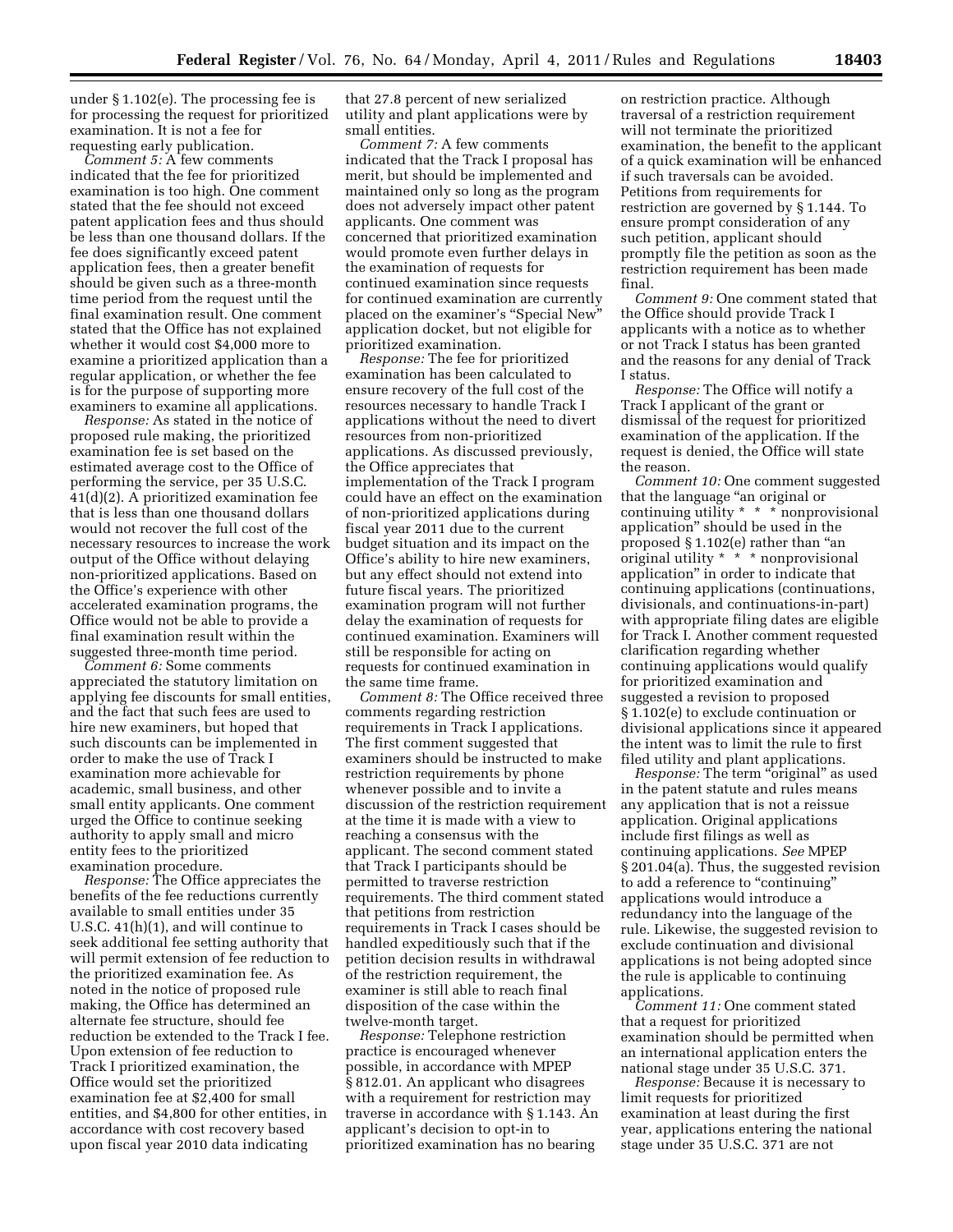eligible. The Office may reconsider this decision in future years. An applicant who has filed an international application may choose to participate in prioritized examination by filing a bypass continuation under 35 U.S.C. 111(a) rather than entering the national stage under 35 U.S.C. 371.

*Comment 12:* One comment stated that a request for prioritized examination status should be permitted when a request for continued examination is filed under § 1.114, regardless of whether a request for prioritized examination was previously granted in the application. One comment stated that, in an application already granted Track I status, upon filing a request for continued examination the applicant should be given the opportunity to continue the Track I status by the payment of an additional fee.

*Response:* A request for continued examination is not a new application. In accordance with § 1.114, an applicant cannot request continued examination of an application until prosecution is closed. Furthermore, an application in which a request for continued examination has been filed is placed on an examiner's ''Special New'' docket. *See Notice of Change to Docketing of Requests for Continued Examination, 1348 Off. Gaz. Pat. Office* 254 (November 10, 2009). The application on this docket having the oldest effective filing date must be taken up for action within two bi-weeks. Thus, when a proper request for continued examination is filed, the application has already undergone examination, and will continue to be treated in an expedited manner relative to new noncontinuing applications, but not under the provisions for prioritized examination.

*Comment 13:* One comment indicated that unexamined applications with the greatest pendency should be given preferential access to the Track I program.

*Response:* The Office has undertaken an initiative to address the issue of unexamined applications that have been pending for a long time. Current examination resources are being reallocated within and across Technology Centers to start examination of the oldest unexamined applications, with no requirement of additional fees by the applicant. Prioritized examination is a separate initiative for newly filed applications in which applicants may pay an additional fee, which is used by the Office to expand its examination resources. Prioritized examination must be requested upon filing. If an application is pending, the

applicant may file a continuing application and request prioritized examination for the new application. This approach ensures equitable treatment for all applicants who seek to participate in the Track I program in view of the limit of 10,000 applications during fiscal year 2011.

*Comment 14:* A few comments stated that a request for prioritized examination should not be limited to when a patent application is filed. Some comments stated that this would result in applicants filing continuation applications to take advantage of Track I, which will increase the workload of the Office and the applicants. A few comments supported permitting applicants to request prioritized examination with respect to all pending, unexamined applications. One comment suggested requiring a reasonably higher fee for requesting prioritized examination after the patent application has been filed. Another comment supported permitting a request for prioritized examination to be filed at any time.

*Response:* In recognition of the necessity of adding additional resources so that non-prioritized examination will not be delayed and that prioritized examination will occur within one year, the Office is implementing prioritized examination in a prudent and measured manner. The Office will reevaluate the limitations on prioritized examination based on the results of its initial implementation and after it gains experience with the Track I program. While applicants may file continuing applications at their discretion, any Track I continuation application filed may moot or reduce the issues remaining in the originally filed application. This may result in abandonment of the originally filed application; alternatively, its examination will be aided by the substantial examination performed on the Track I continuing application.

*Comment 15:* One comment stated that a request for prioritized examination should be permitted for reissue applications to apply the datadriven performance monitoring of Track I to reissue applications.

*Response:* Reissue applications are already treated as special applications. *See* MPEP § 1442. If the Office were to make prioritized examination available to reissue applications, it would not have any impact on when the examiner is expected to take the application up for action. The Office recognizes that there is a need to better track and monitor the various types of special applications, including reissue applications, and is working on

improvements to its tracking and monitoring system as part of its Patents End-to-End Information Technology (IT) project.

*Comment 16:* One comment suggested that applicants should be permitted to pay the appropriate fees or otherwise make the application complete after filing of the application. The comment noted that applicants are familiar with and rely on missing parts practice to complete applications before they are placed in the examination queue and there appears to be no compelling reason to deviate from this practice for prioritized examination.

*Response:* Applicants requesting prioritized examination are required to file applications that are complete. If applicants requesting prioritized examination were allowed to file applications that were not complete, it would delay examination of the application, which is directly counter to providing a final disposition of the application in the shortest time possible. In addition, as the Office is initially limiting requests for prioritized examination, the Office considers it appropriate to give priority to applicants whose applications are complete on filing over applicants whose applications require the delays caused by the missing parts practice.

*Comment 17:* One comment questioned whether the Office will set an annual limit on the number of Track I applications a given applicant can file. One comment questioned whether the Office will set an annual limit on the number of Track I applications per Technology Center.

*Response:* The Office is not setting an annual limit on the number of requests for prioritized examination that a given applicant can file. The Office is also not setting an annual limit on the number of applications that can be granted Track I prioritized examination per Technology Center. The Office will monitor the Track I program closely. If it is determined that an annual limit is needed per applicant and/or per Technology Center, the Office may make such adjustments to the program in the future.

*Comment 18:* A few comments indicated that statistics should be published on the number of requests received as well as the aggregate time to final disposition at the greatest level of granularity practical (*e.g.,* the Group Art Unit level or the Technology Center level). One comment stated that the Office should closely monitor which technological areas are using Track I and minimize any imbalances in the backlog of different technology areas.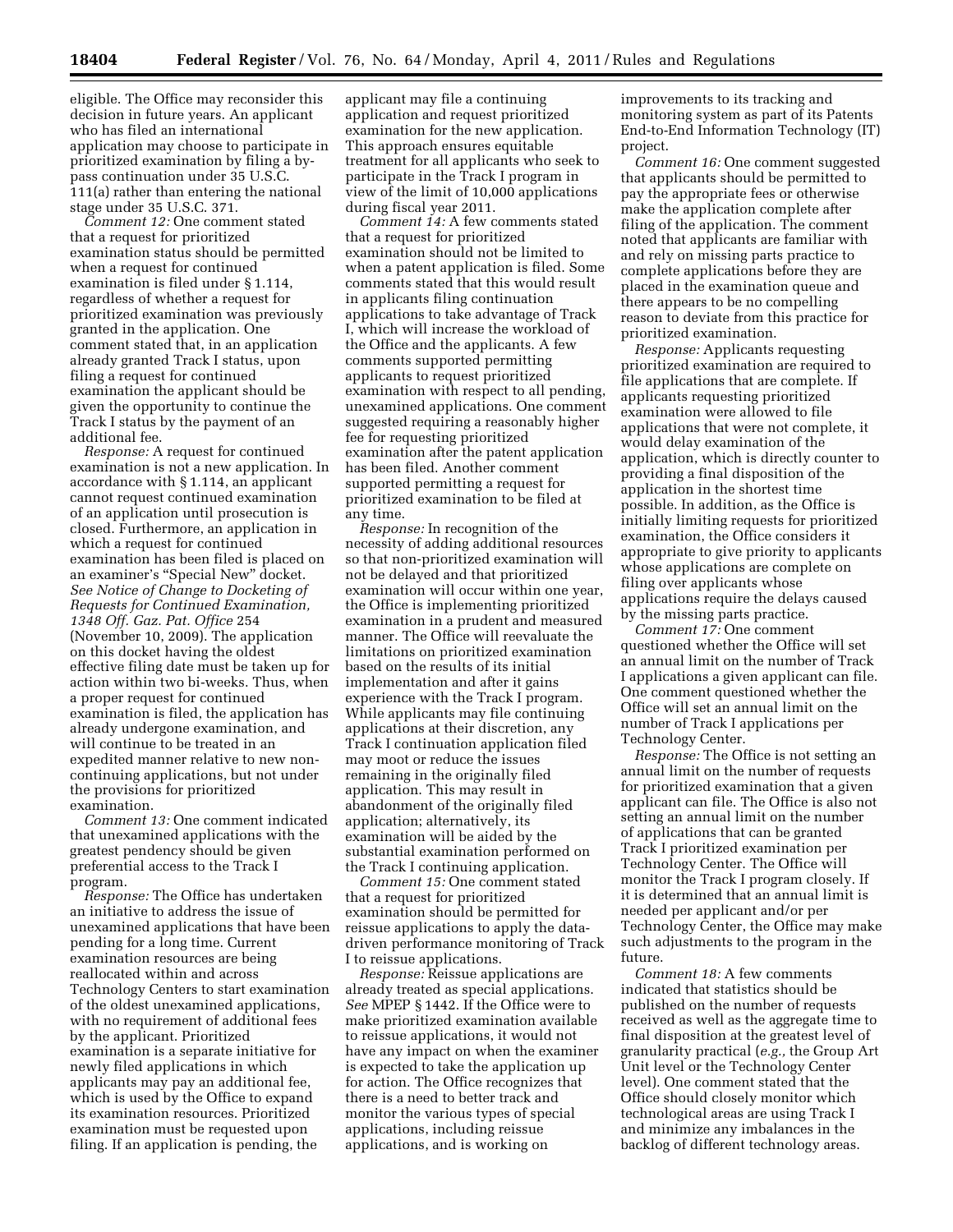A few comments indicated that, for each statistic reported, the data should indicate the numbers of small entity and non-small entity applicants. Such information could potentially be used to advocate for reduced fees for small entities.

One comment stated that in order to ensure that non-prioritized applications and overall examination quality are not being impacted, detailed metrics must be provided to the public, including metrics on pendency, quality, and hiring measured against the Office's current stated goals. The comment suggested that the Office could include the composition of examiners (by GSlevel) examining applications in each track to further protect against any track bias.

*Response:* The Office is committed to providing meaningful statistical reports on the Track I program with as much specificity as is practical. The Office will closely monitor the program and make any needed adjustments. The Office favors reduced fees for small entities and, wherever possible, will develop statistical reports to identify the numbers of small entity and non-small entity applicants to support any such legislation.

The ability of the Office to meet its goals for prioritized examination will be posted on the Office's Internet Web site on a quarterly basis at the work group level. Applications examined under Track I will be subject to the same quality metrics applied to applications undergoing non-prioritized examination. Data relating to prioritized examination will be made public to the extent practicable; *e.g.,* to the extent that such data is not linked to any specific application and to the extent that the pertinent sample size for a subgroup of data provides a statistically valid basis for reporting such data for that subgroup.

*Comment 19:* One comment stated that a final action on an application for which prioritized examination has been requested should be made within a couple of months instead of twelve months.

*Response:* The Office is setting an aggregate goal of twelve months to final disposition based on its perceived ability to meet the goal. Based on the Office's experience with other accelerated examination programs, the Office would not be able to meet an aggregate goal for handling applications under prioritized examination of two or three months to final disposition.

*Comment 20:* One comment suggested that the filing of an appeal brief, rather than the filing of a notice of appeal, should trigger the termination of

prioritized examination because sometimes a notice of appeal is filed to maintain pendency of an application while the examiner considers an afterfinal response.

*Response:* The final disposition for the twelve-month goal includes the mailing of a final Office action. In the situation where an applicant files a notice of appeal after a second non-final Office action, the final disposition will include the filing of the notice of appeal. Thus, once a final Office action has been mailed or a notice of appeal has been filed, whichever is earlier, the examination of the application would no longer be prioritized under § 1.102(e). Therefore, there is no need to make the filing of an appeal brief the final disposition for purposes of the twelve-month goal, rather than the filing of a notice of appeal, to accommodate the situation where an applicant files a notice of appeal to maintain pendency of the application while the examiner considers an after-final reply.

*Comment 21:* One comment requested a relaxation of the limits on the number of claims so that the prioritized examination program would be accessible to more users, although no suggestion was made as to what the claim limit should be.

*Response:* In recognition of the necessity of adding additional resources so that non-prioritized examination will not be delayed and that the twelvemonth aggregate goal for prioritized examination can be achieved, the Office is implementing prioritized examination in a prudent and measured manner. The Office will revisit the limitations on prioritized examination based on the results of its initial implementation.

*Comment 22:* One comment stated that the limit on claims would result in an applicant being unable to amend the claims to place them in independent form after a final rejection where dependent claims were found allowable. According to the comment, applicants would either have to file an appeal or do without the full protection to which they are entitled. The comment stated that there should not be a limit on how many claims may be placed in independent form during prosecution. Another comment suggested permitting addition of claims once allowable subject matter has been identified, provided that the added claims do not require further search or examination.

*Response:* Track I is designed to provide prioritized examination of the application; as such, it is directed towards substantive examination of claims for which no final disposition has been reached. Accordingly, prioritized examination accords a

special status to the application until a final disposition is reached in the application. As discussed previously, a final disposition for the twelve-month goal means: (1) Mailing of a notice of allowance, (2) mailing of a final Office action, (3) filing of a notice of appeal, (4) declaration of an interference by the Board of Patent Appeals and Interferences ( $BPAI$ ), (5) filing of a request for continued examination, or (6) abandonment of the application. The submission of an amendment resulting in there being more than four independent claims or more than thirty total claims is not prohibited, but simply terminates the prioritized examination. Thus, upon mailing of a final rejection (at which point prioritized examination is terminated), applicants may amend the claims to place them in independent form where dependent claims were found allowable, or add new claims, subject only to the limitations applicable to any application under final rejection. *See* § 1.116. Similarly, upon mailing of a notice of allowance, applicants may submit amendments to the claims, again subject only to the limitations applicable to any application that has been allowed. *See*  § 1.312

*Comment 23:* One comment noted that the limit on the number of claims is apparently subject to a preliminary amendment and requested a clarification regarding whether such amendments must be made at the time of filing.

*Response:* An application in which applicant is requesting prioritized examination under § 1.102(e) must have no more than four independent claims and thirty total claims, and must not have any multiple dependent claims, when the application is filed. Otherwise, the request for prioritized examination under § 1.102(e) will not be granted. While it is possible to file a preliminary amendment on filing of an application to reduce the number of claims to no more than four independent claims and thirty total claims, and to eliminate any multiple dependent claims, the Office strongly encourages applicants to file applications without any preliminary amendments. Applicants should file their applications with the desired claims, rather than submitting a preliminary amendment on filing. This will reduce the amount of processing done by the Office, thus reducing Office costs, and will help ensure patent application publications and patents are printed correctly. *See Revised Procedure for Preliminary Amendments Presented on Filing of a Patent Application,* 1300 *Off. Gaz. Pat. Office* 69 (November 8,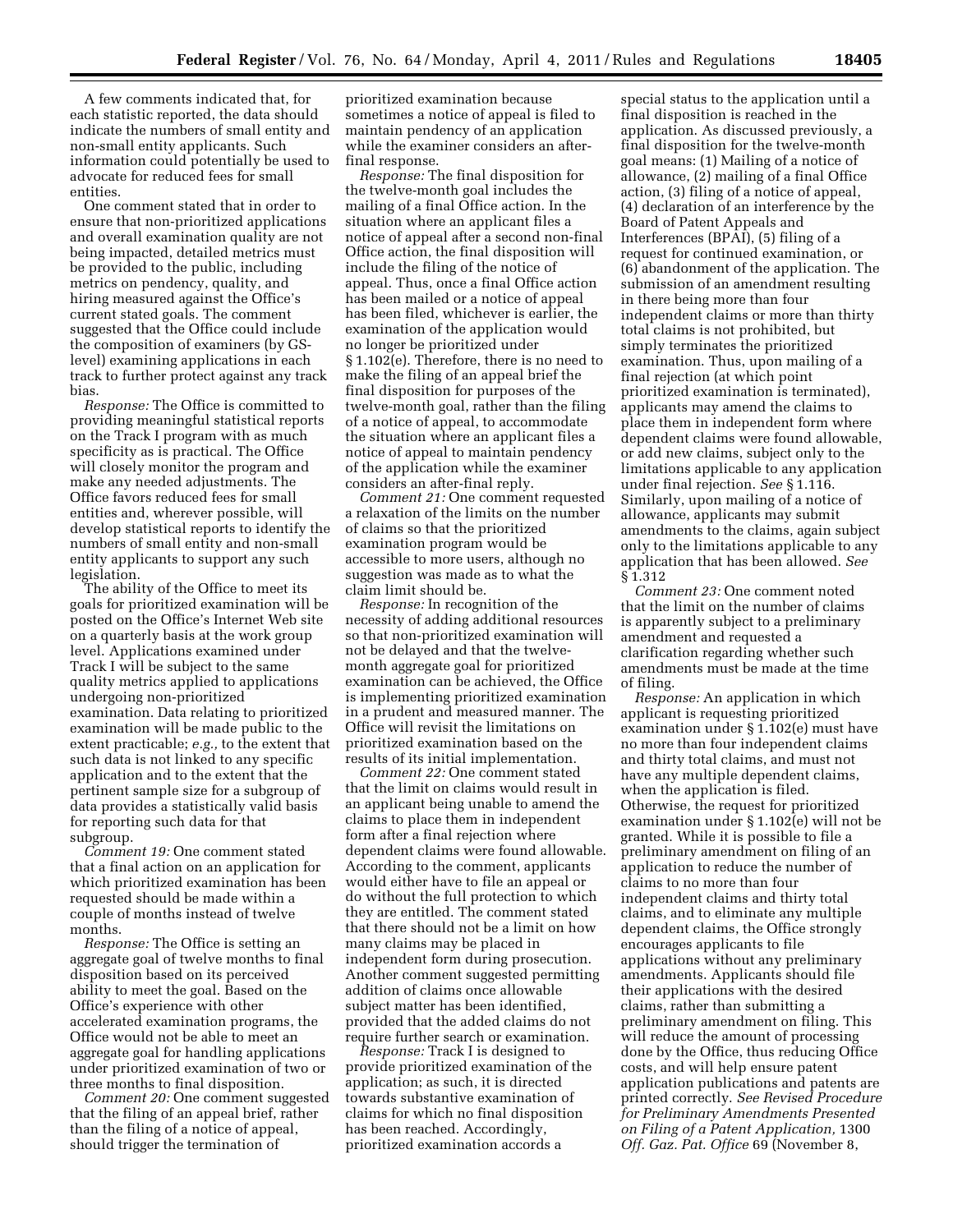2005). If an amendment is filed in an application that has been granted prioritized examination that results in more than four independent claims or thirty total claims, or a multiple dependent claim, then prioritized examination will be terminated.

*Comment 24:* One comment stated that an applicant's request for an extension of time should not result in termination of prioritized examination, particularly where the extension of time leads to early issuance of a patent. Another comment stated that an applicant paying for better service from the Office should not be given less time to respond to Office actions than anyone else.

*Response:* The Office is being flexible by not prohibiting an applicant from filing a request for extension of time in an application that has been granted prioritized examination under § 1.102(e). However, filing an extension of time would significantly impact the Office's ability to meet the twelvemonth aggregate goal to final disposition for handling applications under Track I. Therefore, prioritized examination will be terminated if an applicant does file a request for an extension of time in a Track I application.

### **Rule Making Considerations**

A. *Regulatory Flexibility Act:* For the reasons set forth herein, the Deputy General Counsel for General Law of the United States Patent and Trademark Office has certified to the Chief Counsel for Advocacy of the Small Business Administration that changes set forth in this notice will not have a significant economic impact on a substantial number of small entities. *See* 5 U.S.C. 605(b).

This notice sets forth changes to implement an optional prioritized examination process. The primary impact of the change on the public is that applicants will have the option to request prioritized examination by paying appropriate fees, filing a complete application via the Office's electronic filing system (EFS–Web) with any filing and excess claims fees due paid on filing, and limiting their applications to four independent claims and thirty total claims. No applicant is required to employ this optional prioritized examination process to obtain examination of his or her application under the current procedures for examination of an application for a patent, or to obtain a patent provided that the application meets the current conditions for the applicants to be entitled to a patent. In addition, the availability of this prioritized examination process will not have any significant negative impact on any applicant who elects not to request the prioritized examination process. Therefore, the changes set forth in this notice will not have a significant economic impact on a substantial number of small entities.

B. *Executive Order 12866 (Regulatory Planning and Review):* This rule making has been determined to be significant for purposes of Executive Order 12866 (Sept. 30, 1993).

C. *Executive Order 13563 (Improving Regulation and Regulatory Review):* The Office has complied with Executive Order 13563. Specifically, the Office has: (1) Used the best available techniques to quantify costs and benefits, and has considered values such as equity, fairness and distributive impacts; (2) provided the public with a meaningful opportunity to participate in the regulatory process, including soliciting the views of those likely affected prior to issuing a notice of proposed rule making, and provided online access to the rule making docket; (3) attempted to promote coordination, simplification and harmonization across government agencies and identified goals designed to promote innovation; (4) considered approaches that reduce burdens and maintain flexibility and freedom of choice for the public; and (5) ensured the objectivity of scientific and technological information and processes, to the extent applicable.

D. *Executive Order 13132 (Federalism):* This rule making does not contain policies with federalism implications sufficient to warrant preparation of a Federalism Assessment under Executive Order 13132 (Aug. 4, 1999).

E. *Executive Order 13175 (Tribal Consultation):* This rule making will not: (1) Have substantial direct effects on one or more Indian tribes; (2) impose substantial direct compliance costs on Indian tribal governments; or (3) preempt tribal law. Therefore, a tribal summary impact statement is not required under Executive Order 13175 (Nov. 6, 2000).

F. *Executive Order 13211 (Energy Effects):* This rule making is not a significant energy action under Executive Order 13211 because this rule making is not likely to have a significant adverse effect on the supply, distribution, or use of energy. Therefore, a Statement of Energy Effects is not required under Executive Order 13211 (May 18, 2001).

G. *Executive Order 12988 (Civil Justice Reform):* This rule making meets applicable standards to minimize litigation, eliminate ambiguity, and reduce burden as set forth in sections

3(a) and 3(b)(2) of Executive Order 12988 (Feb. 5, 1996).

H. *Executive Order 13045 (Protection of Children):* This rule making does not concern an environmental risk to health or safety that may disproportionately affect children under Executive Order 13045 (Apr. 21, 1997).

I. *Executive Order 12630 (Taking of Private Property):* This rule making will not effect a taking of private property or otherwise have taking implications under Executive Order 12630 (Mar. 15, 1988).

J. *Congressional Review Act:* Under the Congressional Review Act provisions of the Small Business Regulatory Enforcement Fairness Act of 1996 (5 U.S.C. 801 *et seq.*), prior to issuing any final rule, the United States Patent and Trademark Office will submit a report containing the final rule and other required information to the United States Senate, the United States House of Representatives and the Comptroller General of the Government Accountability Office. The changes in this notice are not expected to result in an annual effect on the economy of 100 million dollars or more, a major increase in costs or prices, or significant adverse effects on competition, employment, investment, productivity, innovation, or the ability of United States-based enterprises to compete with foreignbased enterprises in domestic and export markets. Therefore, this notice is not expected to result in a ''major rule'' as defined in 5 U.S.C. 804(2).

K. *Unfunded Mandates Reform Act of 1995:* The changes set forth in this notice do not involve a Federal intergovernmental mandate that will result in the expenditure by State, local, and tribal governments, in the aggregate, of 100 million dollars (as adjusted) or more in any one year, or a Federal private sector mandate that will result in the expenditure by the private sector of 100 million dollars (as adjusted) or more in any one year, and will not significantly or uniquely affect small governments. Therefore, no actions are necessary under the provisions of the Unfunded Mandates Reform Act of 1995. *See* 2 U.S.C. 1501 *et seq.* 

L. *National Environmental Policy Act:*  This rule making will not have any effect on the quality of the environment and is thus categorically excluded from review under the National Environmental Policy Act of 1969. *See*  42 U.S.C. 4321 *et seq.* 

M. *National Technology Transfer and Advancement Act:* The requirements of section 12(d) of the National Technology Transfer and Advancement Act of 1995 (15 U.S.C. 272 note) are not applicable because this rule making